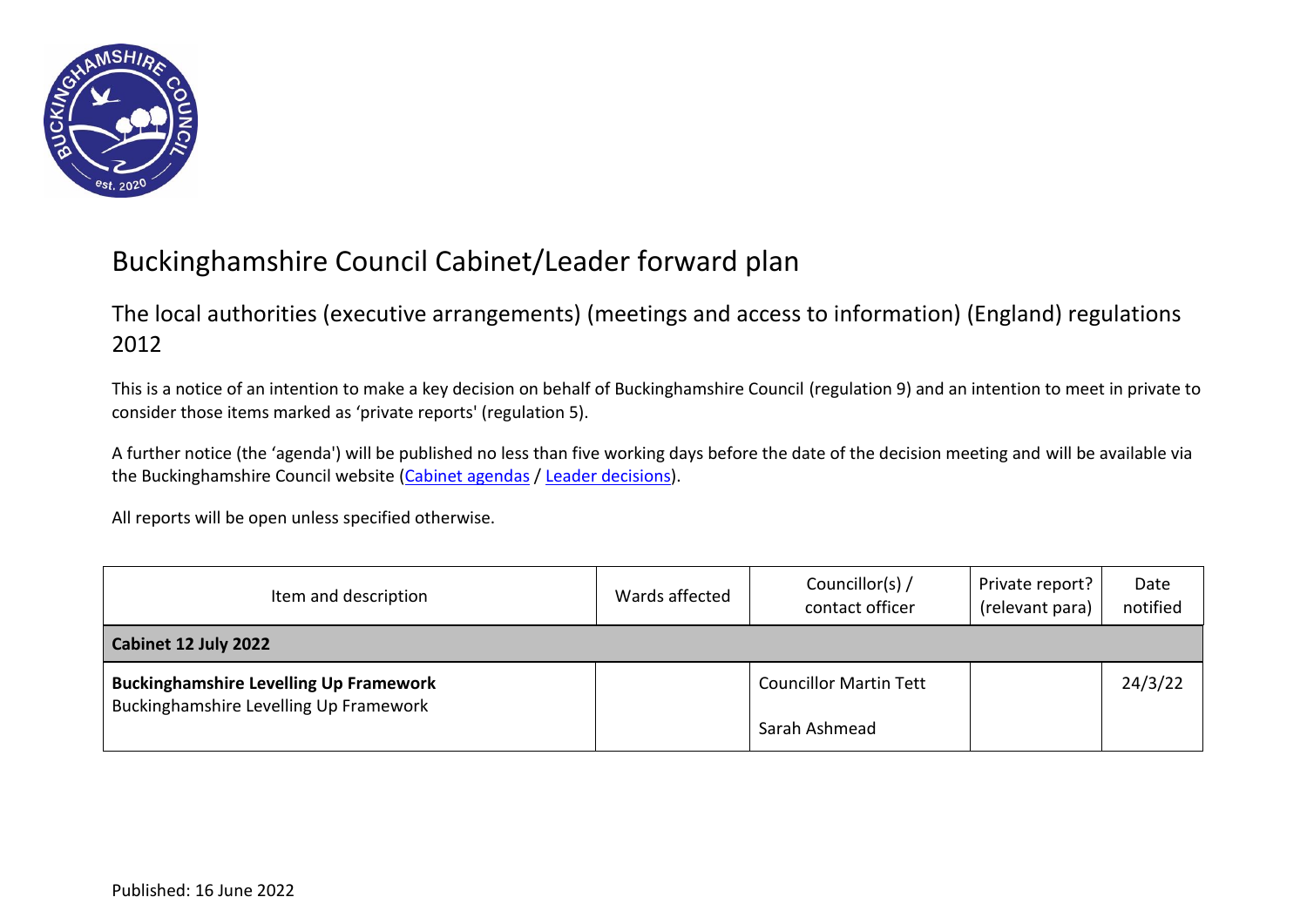| Item and description                                                                                                                                                                                                                                                                                                                                 | Wards affected | Councillor(s) /<br>contact officer                        | Private report?<br>(relevant para) | Date<br>notified |
|------------------------------------------------------------------------------------------------------------------------------------------------------------------------------------------------------------------------------------------------------------------------------------------------------------------------------------------------------|----------------|-----------------------------------------------------------|------------------------------------|------------------|
| <b>Biodiversity Net Gain</b><br>The report provides an overview of the new requirement to<br>provide biodiversity net gain as part of the planning system,<br>introduces the Biodiversity Net Gain Supplementary Planning<br>Document for adoption, and sets out a proposal for<br>Buckinghamshire Council to run a Biodiversity Net Gain<br>scheme. |                | <b>Councillor Gareth Williams</b><br>lan Thompson         |                                    | 15/2/22          |
| <b>Children and Education Select Committee review of</b><br>recruitment and retention of social workers<br>The Children's and Education Select Committee set up a small<br>review group to investigate Recruitment and Retention of<br>Social Workers. This report details their key findings and<br>recommendations to Cabinet.                     |                | <b>Councillor Mark Dormer</b><br>Kelly Sutherland         |                                    | 8/6/22           |
| <b>Corporate Performance Indicators 2022-2023</b><br>This report will set out the proposed corporate performance<br>indicators for 2022-23, highlighting the suggested targets and<br>any changes for the year ahead.                                                                                                                                |                | Councillor John Chilver<br><b>Matthew Everitt</b>         |                                    | 22/4/22          |
| Highways Term Maintenance Contract - Award<br>To agree the contract award for the Term Maintenance<br>Contract (TMC) for the Highway's Service.                                                                                                                                                                                                      |                | <b>Councillor Steve</b><br><b>Broadbent</b><br>Kevin Goad | Part exempt<br>(para 3)            | 8/6/22           |
| Q1 Budget Monitoring Report 2022-23<br>Quarterly report                                                                                                                                                                                                                                                                                              |                | Councillor John Chilver<br><b>Richard Ambrose</b>         |                                    | 8/6/22           |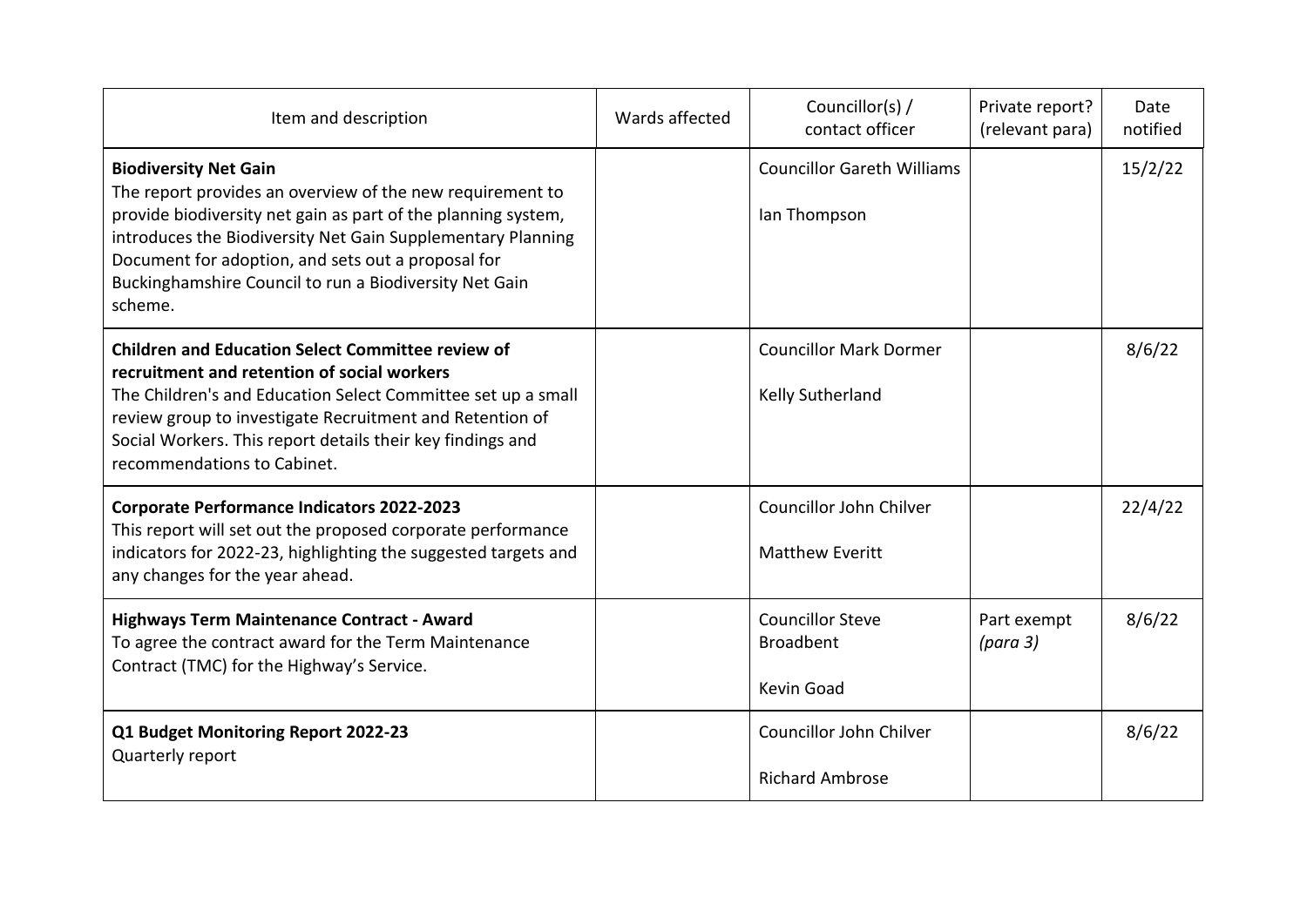| Item and description                                                                                                                                                                                                                                                                                                                                                                                                                                                           | Wards affected                                                     | Councillor(s) /<br>contact officer                                   | Private report?<br>(relevant para) | Date<br>notified |
|--------------------------------------------------------------------------------------------------------------------------------------------------------------------------------------------------------------------------------------------------------------------------------------------------------------------------------------------------------------------------------------------------------------------------------------------------------------------------------|--------------------------------------------------------------------|----------------------------------------------------------------------|------------------------------------|------------------|
| <b>SEALR (South East Aylesbury Link Road) Update</b><br>Project update for the South East Aylesbury Link Road.                                                                                                                                                                                                                                                                                                                                                                 | Aylesbury South<br>East; Wendover,<br>Halton & Stoke<br>Mandeville | <b>Councillor Steve</b><br><b>Broadbent</b><br><b>Richard Lumley</b> | Part exempt<br>(para 3)            | 25/5/22          |
| <b>Town &amp; Parish Charter</b><br>To agree the Town and Parish charter                                                                                                                                                                                                                                                                                                                                                                                                       |                                                                    | <b>Councillor Steve Bowles</b><br>Hannah Thynne                      |                                    | 22/4/22          |
| <b>Cabinet 13 September 2022</b>                                                                                                                                                                                                                                                                                                                                                                                                                                               |                                                                    |                                                                      |                                    |                  |
| Bedfordshire, Luton and Milton Keynes Integrated Care<br>Partnership<br>To agree Buckinghamshire Council representation on the<br>Bedfordshire, Luton and Milton Keynes Integrated Care<br>Partnership (BLMK ICP)                                                                                                                                                                                                                                                              |                                                                    | <b>Councillor Angela</b><br>Macpherson<br><b>Gill Quinton</b>        |                                    | 16/6/22          |
| <b>Buckinghamshire Education Strategy 2022 - 2027</b><br>The Buckinghamshire Education Strategy is a refresh of the<br>Education and Skills Strategy that was approved in 2018.<br>Following initial collaboration and engagement and a public<br>consultation process, the Education Strategy has been shaped<br>and developed with a focus on 5 key priority areas in order to<br>further improve educational provision for children and young<br>people in Buckinghamshire. |                                                                    | <b>Councillor Anita Cranmer</b><br>Simon James                       |                                    | 8/6/22           |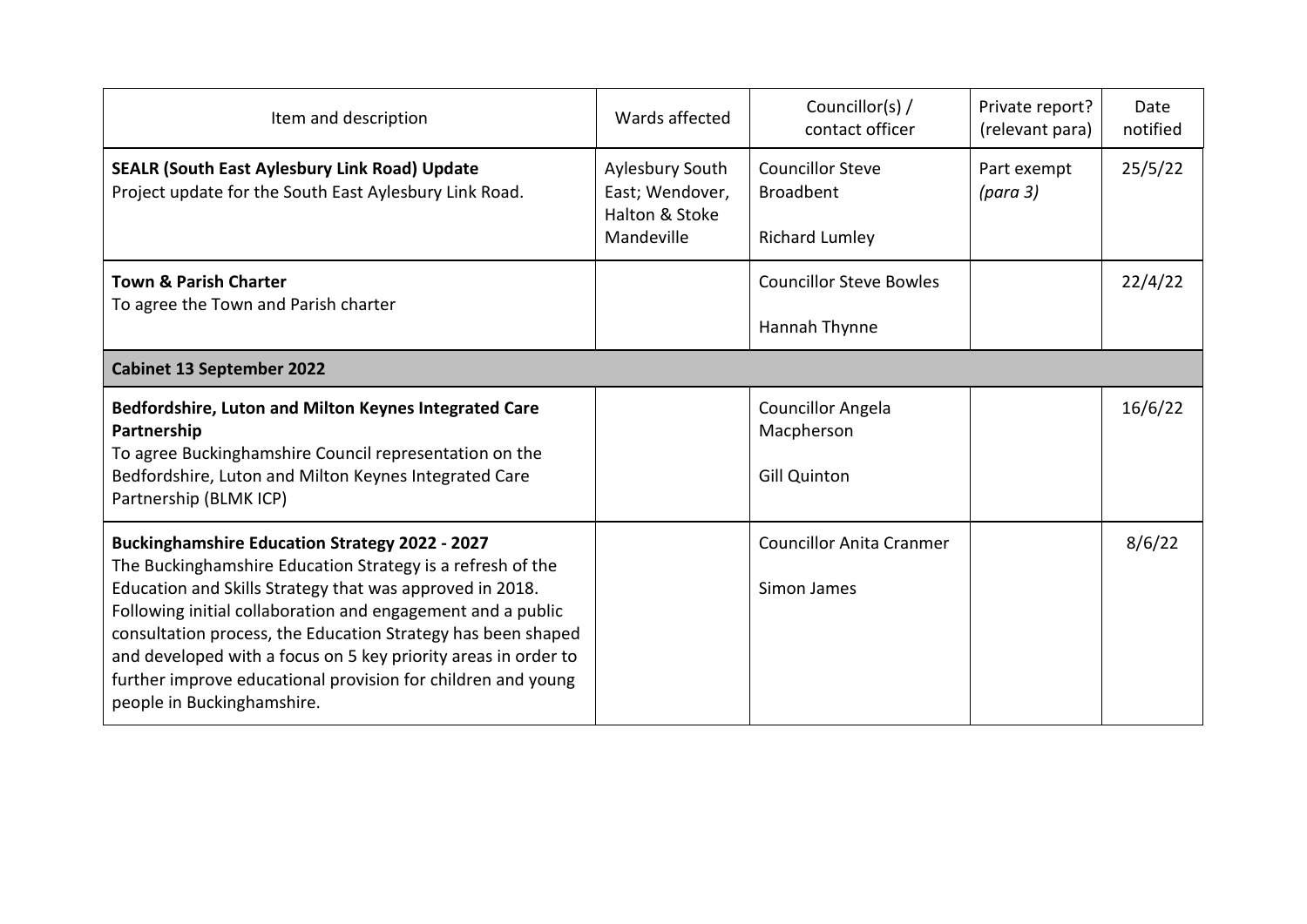| Item and description                                                                                                                                                                                                                                                                             | Wards affected                    | Councillor(s) /<br>contact officer                                 | Private report?<br>(relevant para) | Date<br>notified |
|--------------------------------------------------------------------------------------------------------------------------------------------------------------------------------------------------------------------------------------------------------------------------------------------------|-----------------------------------|--------------------------------------------------------------------|------------------------------------|------------------|
| <b>Buckinghamshire, Oxfordshire and Berkshire West Integrated</b><br>Care Partnership (BOB ICP) Joint Committee<br>Approval for the Buckinghamshire, Oxfordshire and Berkshire<br>West Integrated Care System (BOB ICS) to establish an<br>Integrated Care Partnership through a Joint Committee |                                   | <b>Councillor Angela</b><br>Macpherson<br><b>Gill Quinton</b>      |                                    | 8/6/22           |
| <b>Highways Term Consultancy Contract - Award</b><br>To agree the contract award for the TCC (Term Consultancy<br>Contract) for the Highway's Service.                                                                                                                                           |                                   | <b>Councillor Steve</b><br><b>Broadbent</b><br>Kevin Goad          | Part exempt<br>(para 3)            | 8/6/22           |
| Kingsbury & Market Square, Aylesbury<br>The regeneration of two historic town centre spaces. The aim<br>is to make these spaces more accessible and attractive, giving<br>priority to pedestrian use.                                                                                            | Aylesbury North                   | Councillor John Chilver,<br>Councillor Peter Strachan<br>John Reed | Part exempt<br>(para 3)            | 22/4/22          |
| <b>Woodlands In Principle CPO</b><br>Seeking authority to proceed with an In-Principle CPO<br>(compulsory purchase order) process                                                                                                                                                                | Aston Clinton &<br><b>Bierton</b> | Councillor John Chilver<br>John Reed                               | Part exempt<br>(para 3)            | 17/1/22          |
| Woodlands strategy for negotiated acquisition<br>Recommendations to Cabinet regarding the freehold interest<br>in the Woodlands development site.                                                                                                                                                | Aston Clinton &<br><b>Bierton</b> | Councillor John Chilver<br>John Reed                               | Part exempt<br>(para 3)            | 17/1/22          |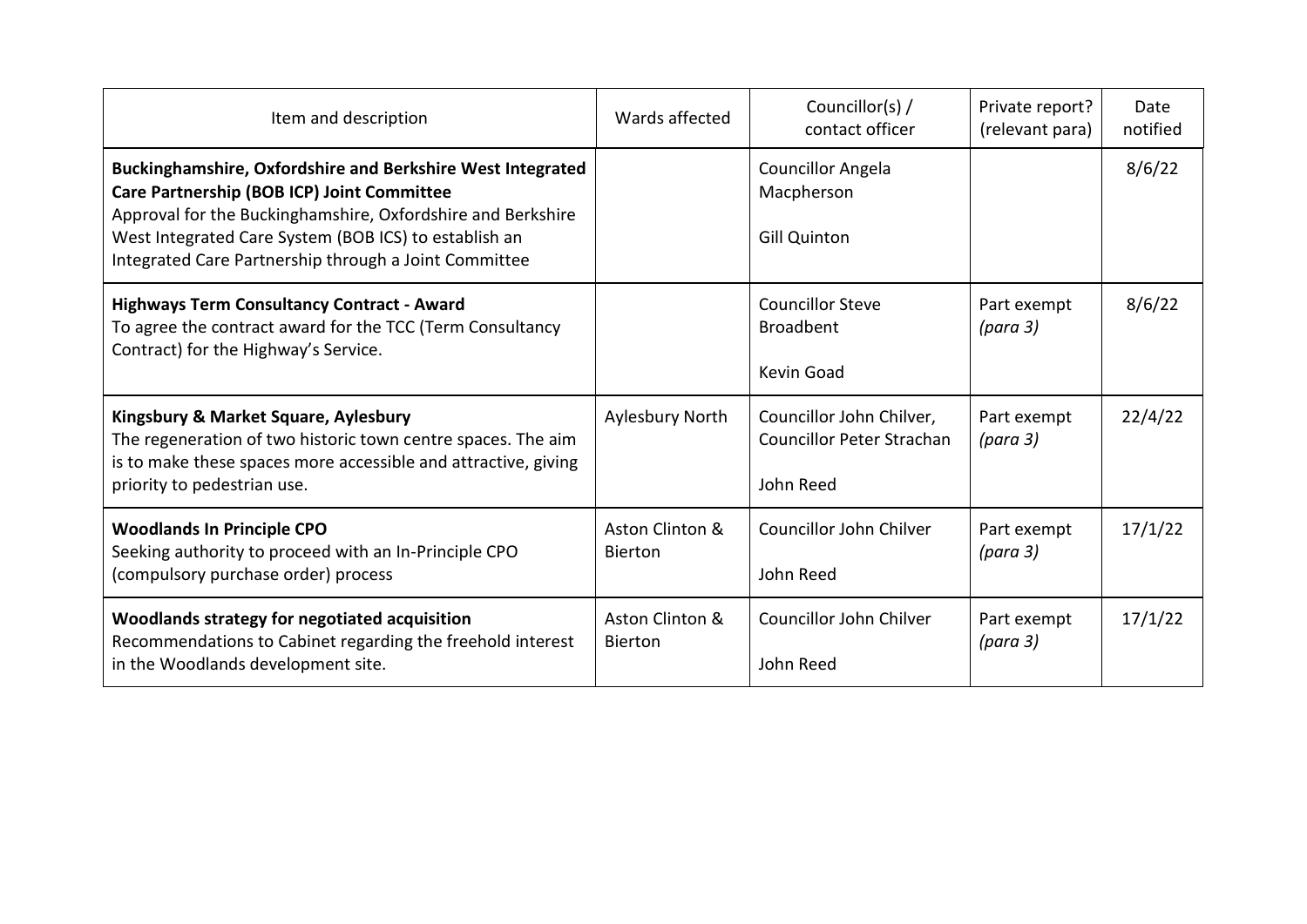| Item and description                                                                                                                                                                                                           | Wards affected | Councillor(s) $/$<br>contact officer                      | Private report?<br>(relevant para) | Date<br>notified |
|--------------------------------------------------------------------------------------------------------------------------------------------------------------------------------------------------------------------------------|----------------|-----------------------------------------------------------|------------------------------------|------------------|
| <b>Cabinet 11 October 2022</b>                                                                                                                                                                                                 |                |                                                           |                                    |                  |
| <b>Adult Social Care Update</b><br>To provide an update on the current challenges and issues in<br>relation to adult social care services in Buckinghamshire                                                                   |                | <b>Councillor Angela</b><br>Macpherson<br>Clare Capjon    |                                    | 16/6/22          |
| Aylesbury Garden Town HIF & HIF Programme Board Annual<br>Report<br>The annual report to Cabinet regarding the progress of the<br>Aylesbury HIF programme and the associated projects.                                         |                | <b>Councillor Martin Tett</b><br><b>Robin Smith</b>       | Part exempt<br>(para 3)            | 12/11/21         |
| Director of Public Health Annual Report 2021-2022<br>To approve the Director of Public Health Annual Report<br>(DPHAR) 2021-2022 which addresses cardio vascular disease<br>and its impact on inequalities in Buckinghamshire. |                | <b>Councillor Angela</b><br>Macpherson<br>Dr Jane O'Grady |                                    | 16/6/22          |
| <b>June 2022 Leader Decisions</b>                                                                                                                                                                                              |                |                                                           |                                    |                  |
| <b>Appointments to Partnerships and Outside Bodies</b><br>To approve the appointments of<br>councillors to partnerships and outside bodies for 2022/2023                                                                       |                | <b>Councillor Martin Tett</b><br>Sarah Ashmead            |                                    | 11/5/22          |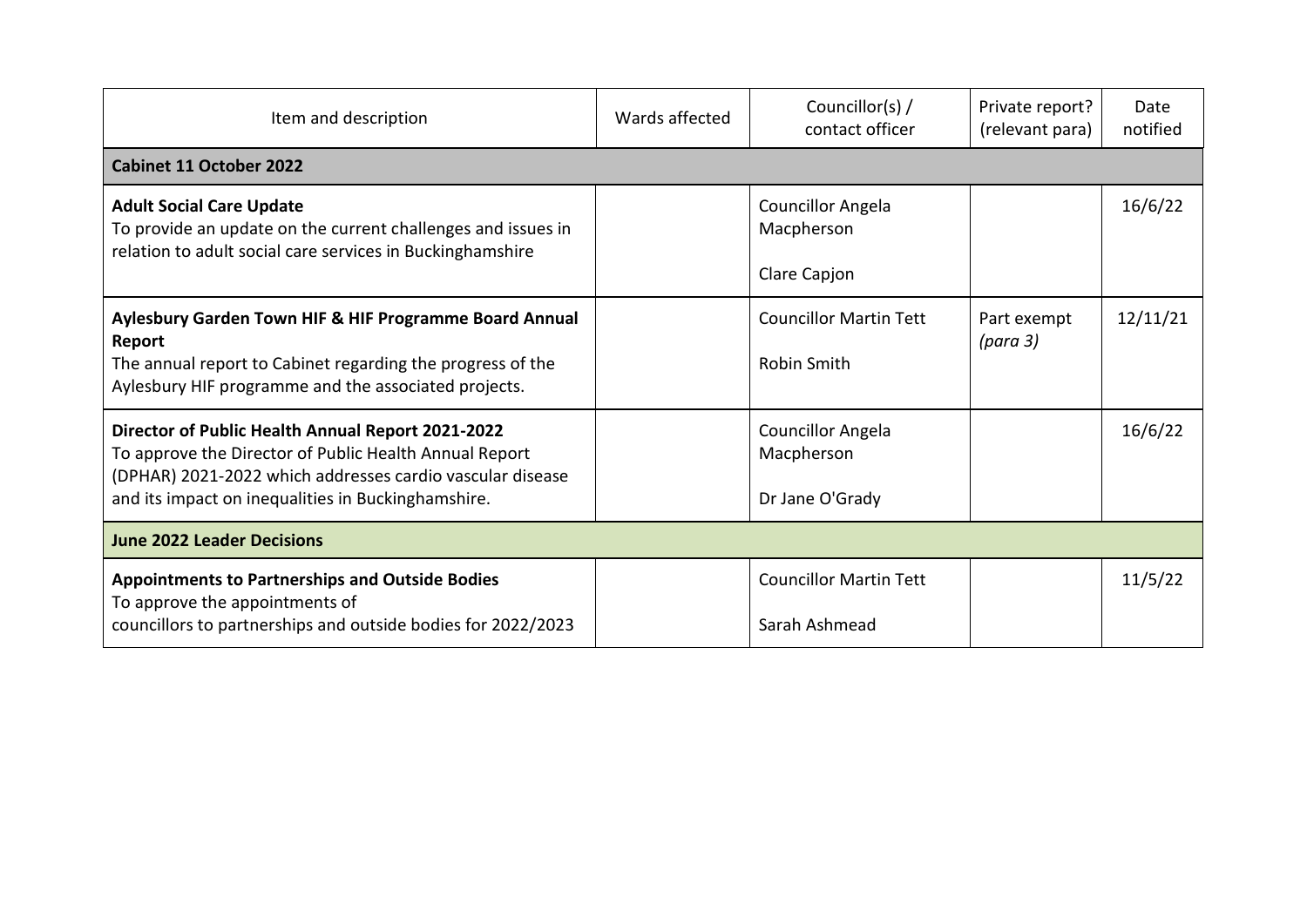| Item and description                                                                                                                                                                                                                                                                                                                                                                                                                                                                                                                                                              | Wards affected                                                                                                                         | Councillor(s) /<br>contact officer                | Private report?<br>(relevant para) | Date<br>notified |
|-----------------------------------------------------------------------------------------------------------------------------------------------------------------------------------------------------------------------------------------------------------------------------------------------------------------------------------------------------------------------------------------------------------------------------------------------------------------------------------------------------------------------------------------------------------------------------------|----------------------------------------------------------------------------------------------------------------------------------------|---------------------------------------------------|------------------------------------|------------------|
| <b>Aylesbury Garden Town Framework and Infrastructure</b><br>Supplementary Planning Document - Draft for Consultation<br>The Aylesbury Garden Town Framework and Infrastructure<br>Supplementary Planning Document is a requirement of the<br>Vale of Aylesbury Local Plan to support the delivery of the<br>Aylesbury Garden Town. The Supplementary Planning<br>Document sets out the strategic infrastructure delivery<br>schedules for the physical, green and social infrastructure<br>required for the Garden Town. It also outlines the funding and<br>delivery programme. | Aylesbury East;<br>Aylesbury North;<br>Aylesbury North<br>West; Aylesbury<br>South East;<br>Aylesbury South<br>West; Aylesbury<br>West | <b>Councillor Peter Strachan</b><br>Simon Meecham |                                    | 25/11/21         |
| <b>Aylesbury Grid Reinforcements - New Primary</b><br>Decision relating to progressing the Aylesbury Grid<br>Reinforcement scheme design in South West Aylesbury.                                                                                                                                                                                                                                                                                                                                                                                                                 | Aylesbury South<br>East; Wendover,<br>Halton & Stoke<br>Mandeville                                                                     | <b>Councillor Martin Tett</b><br>David Johnson    | Part exempt<br>(para 3)            | 3/5/22           |
| <b>Aylesbury Vale Area Affordable Housing Supplementary</b><br><b>Planning Document - For Consultation</b><br>Decision to approve the Draft SPD and for it to go to a public<br>consultation for Six Weeks                                                                                                                                                                                                                                                                                                                                                                        |                                                                                                                                        | <b>Councillor Peter Strachan</b><br>Simon Meecham |                                    | 7/12/21          |
| <b>Budget Adjustments to the Approved Capital Programme</b><br>To approve changes to the Approved Capital Programme                                                                                                                                                                                                                                                                                                                                                                                                                                                               |                                                                                                                                        | Councillor John Chilver<br>Sue Palmer             |                                    | 14/9/20          |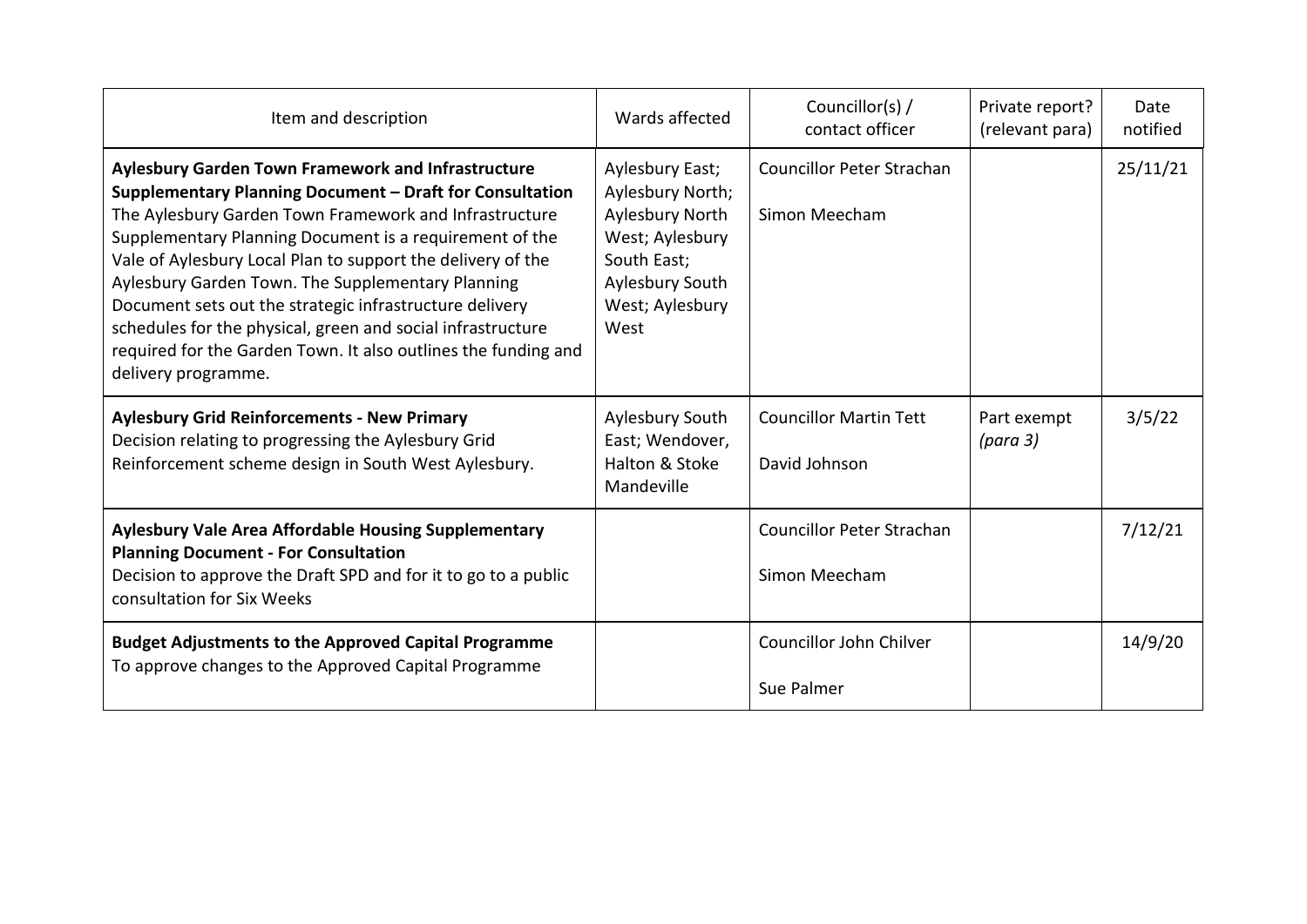| Item and description                                                                                                                                                                                                                                                                                                                                                                                                                                                                    | Wards affected                            | Councillor(s) /<br>contact officer                                    | Private report?<br>(relevant para) | Date<br>notified |
|-----------------------------------------------------------------------------------------------------------------------------------------------------------------------------------------------------------------------------------------------------------------------------------------------------------------------------------------------------------------------------------------------------------------------------------------------------------------------------------------|-------------------------------------------|-----------------------------------------------------------------------|------------------------------------|------------------|
| Business Case for the recommissioning of The Vines (respite<br>service for Children and Young People)<br>To agree the Business Case for the recommissioning of The<br>Vines - a six bedded unit providing residential short breaks to<br>disabled young people aged $11 - 19$ years old with behaviours<br>that challenge which is due for renewal on 1st April 2022. This<br>is for a 2 year contract with one year extension.                                                         |                                           | <b>Councillor Anita Cranmer</b><br><b>Tracey Ironmonger</b>           | Part exempt<br>(para 3)            | 18/8/21          |
| D-AGT1 Aylesbury Garden Town - South Aylesbury -<br><b>Supplementary Planning Document</b><br>D-AGT1 South Aylesbury is an adopted mixed use allocation in<br>the Vale of Aylesbury Local Plan. The Local Plan requires a site-<br>specific Supplementary Plan Document for this allocation; in<br>the form of masterplan to set out clear and detailed advice for<br>place-making. This key decision is to seek the Leaders approval<br>to consult the public on the draft masterplan. | Wendover,<br>Halton & Stoke<br>Mandeville | <b>Councillor Peter Strachan</b><br>Simon Meecham                     |                                    | 1/11/21          |
| <b>Fleet Trading Account budget</b><br>To confirm details of the 2022/23 Fleet Trading Account<br>budget, which is a zero balanced budget and therefore can't<br>be included in the full council decision taken in February that<br>confirmed other revenue budgets.                                                                                                                                                                                                                    |                                           | <b>Councillor Steve</b><br><b>Broadbent</b><br><b>Andrew Clarke</b>   |                                    | 24/3/22          |
| <b>Gerrards Cross Waiting Restrictions</b><br>Report to be written with recommendations upon the<br>conclusion of a statutory consultation on waiting restrictions<br>proposed in Gerrards Cross.                                                                                                                                                                                                                                                                                       | <b>Gerrards Cross</b>                     | <b>Councillor Steve</b><br><b>Broadbent</b><br><b>Ricky Collymore</b> |                                    | 12/7/21          |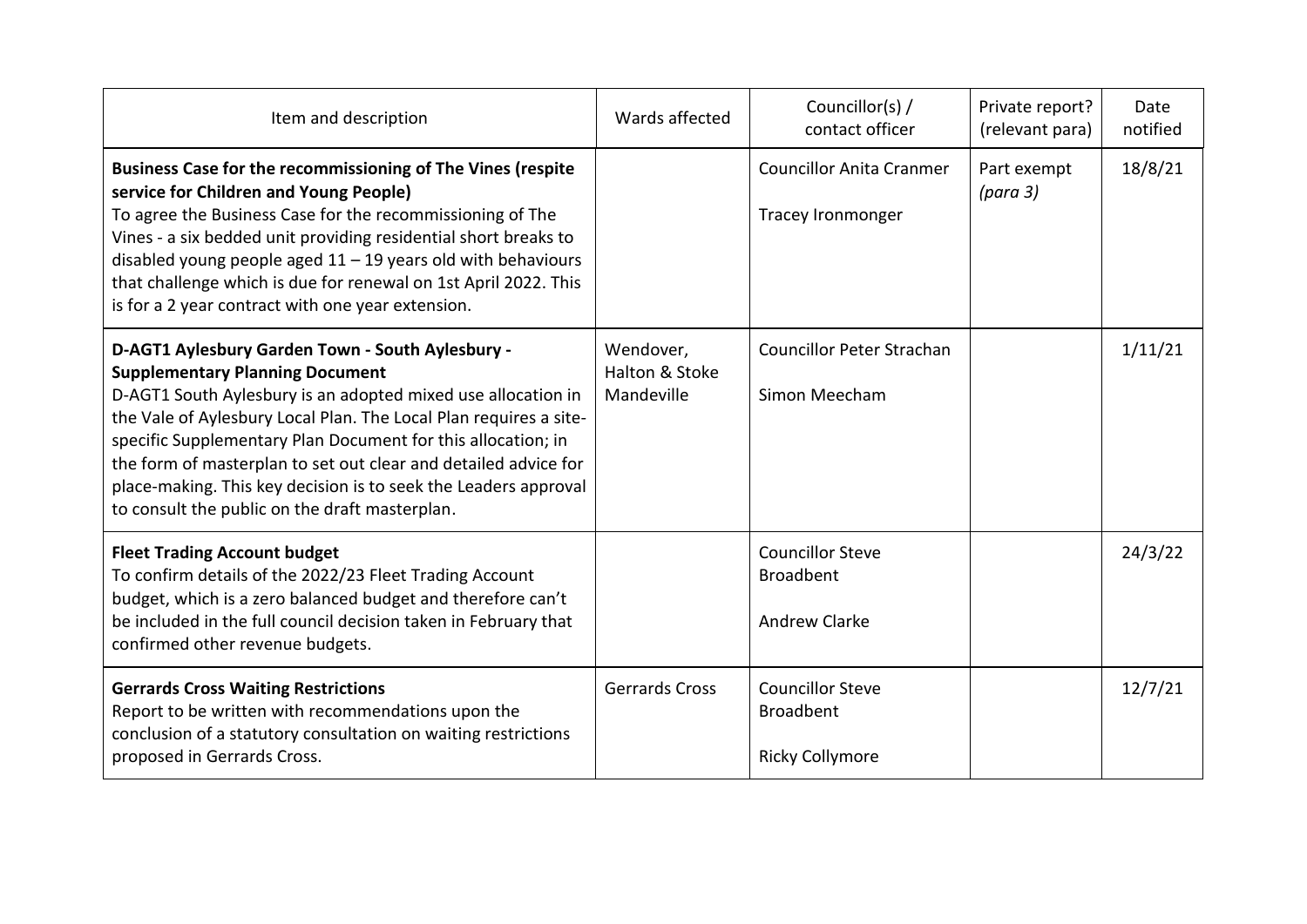| Item and description                                                                                                     | Wards affected | Councillor(s) /<br>contact officer          | Private report?<br>(relevant para) | Date<br>notified |
|--------------------------------------------------------------------------------------------------------------------------|----------------|---------------------------------------------|------------------------------------|------------------|
| <b>Haddenham Parking Restrictions</b><br>Scheme proposing to introduce parking restrictions on Tibbs<br>Road, Haddenham. | Bernwood       | <b>Councillor Steve</b><br><b>Broadbent</b> |                                    | 24/3/22          |
|                                                                                                                          |                | Daniel Pearson                              |                                    |                  |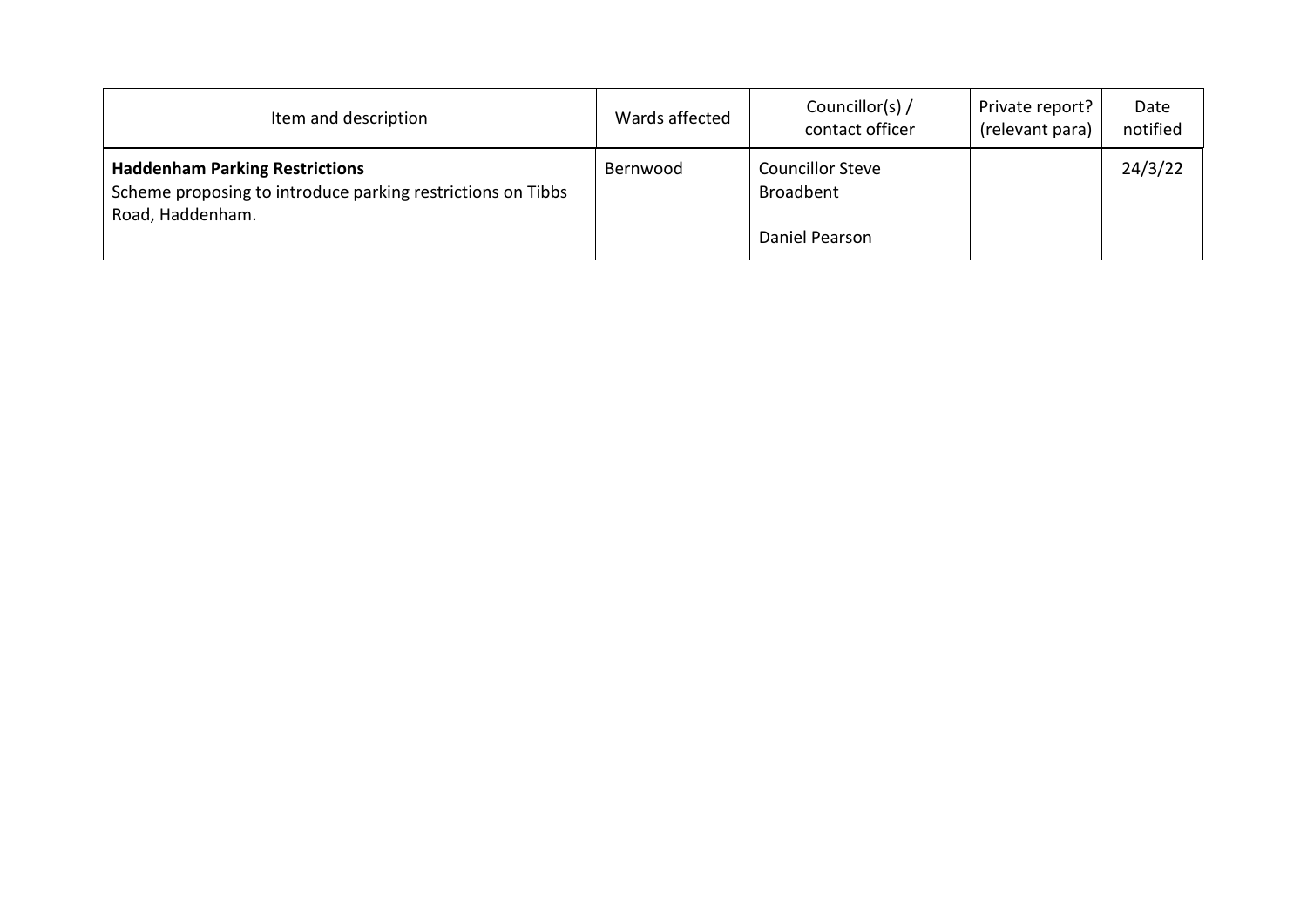| Item and description                                                                                                                                                                                                                                                                                                                                                       | Wards affected                                                                                                                                                                                                                                                                                                                                                                                                      | Councillor(s) /<br>contact officer                         | Private report?<br>(relevant para) | Date<br>notified |
|----------------------------------------------------------------------------------------------------------------------------------------------------------------------------------------------------------------------------------------------------------------------------------------------------------------------------------------------------------------------------|---------------------------------------------------------------------------------------------------------------------------------------------------------------------------------------------------------------------------------------------------------------------------------------------------------------------------------------------------------------------------------------------------------------------|------------------------------------------------------------|------------------------------------|------------------|
| High Wycombe Transport Strategy and High Wycombe Local<br><b>Cycling and Walking Infrastructure Plan (LCWIP) Consultation</b><br>Request for agreement to conduct public consultation on the<br>draft High Wycombe Transport Strategy and High Wycombe<br>Local Cycling and Walking Infrastructure Plan (LCWIP) once<br>engagement has been undertaken with local members. | Abbey; Booker,<br>Cressex &<br>Castlefield;<br>Chiltern Villages;<br>Downley;<br>Flackwell Heath,<br>Little Marlow &<br>Marlow South<br>East; Hazlemere;<br>Penn Wood & Old<br>Amersham;<br>Ridgeway East;<br>Ridgeway West;<br>Ryemead &<br>Micklefield;<br>Terriers &<br>Amersham Hill;<br>The Wooburns,<br>Bourne End &<br>Hedsor;<br>Totteridge &<br>Bowerdean;<br>Tylers Green &<br>Loudwater; West<br>Wycombe | <b>Councillor Steve</b><br><b>Broadbent</b><br>Joan Hancox |                                    | 14/5/21          |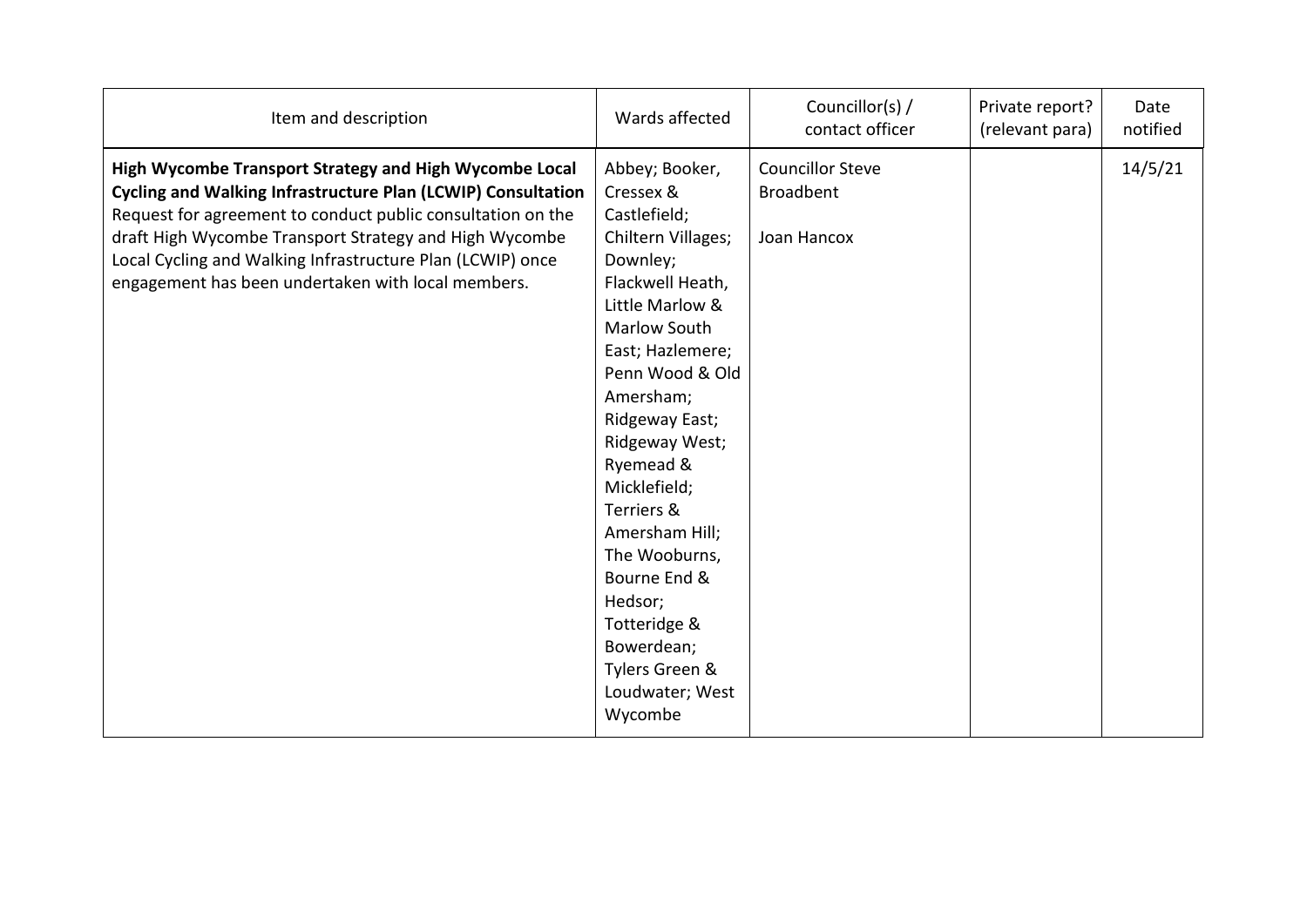| Item and description                                                                                                                                                                                                      | Wards affected | Councillor(s) /<br>contact officer          | Private report?<br>(relevant para) | Date<br>notified |
|---------------------------------------------------------------------------------------------------------------------------------------------------------------------------------------------------------------------------|----------------|---------------------------------------------|------------------------------------|------------------|
| <b>Highway Safety Inspection Policy</b><br>Update to the existing Highway Safety Inspection Policy                                                                                                                        |                | <b>Councillor Steve</b><br><b>Broadbent</b> |                                    | 30/6/21          |
|                                                                                                                                                                                                                           |                | Keith Carpenter                             |                                    |                  |
| <b>Household Waste Collection Policy Document South Bucks</b><br>Area                                                                                                                                                     |                | <b>Councillor Gareth Williams</b>           |                                    | 20/7/21          |
| To make minor changes to waste collection policies in the<br>south of Buckinghamshire to harmonise the service delivered.                                                                                                 |                | <b>Martin Dickman</b>                       |                                    |                  |
| <b>Interim Tree Risk Management Strategy</b><br>Approval of an interim tree risk management strategy with                                                                                                                 |                | <b>Councillor Gareth Williams</b>           |                                    | 5/10/20          |
| respect to trees that Buckinghamshire Council manages                                                                                                                                                                     |                | David Sutherland                            |                                    |                  |
| <b>Ivinghoe Freight Strategy - Weight Restriction</b><br>Proposals on introducing a 7.5 tonne weigh restriction zone in<br>the Ivinghoe Area                                                                              | Ivinghoe; Wing | <b>Councillor Steve</b><br><b>Broadbent</b> |                                    | 2/3/22           |
|                                                                                                                                                                                                                           |                | <b>Ricky Collymore</b>                      |                                    |                  |
| <b>Network Hierarchy Review</b><br>Our Network Hierarchy drives our maintenance operations. It<br>is important that the hierarchy reflects the needs, priorities                                                          |                | <b>Councillor Steve</b><br><b>Broadbent</b> |                                    | 25/11/21         |
| and actual use of the network and that this is kept up to date.<br>This review will update the hierarchy and suggest<br>amendments to reflect changes to the use of the network<br>since it was adopted and last updated. |                | Keith Carpenter                             |                                    |                  |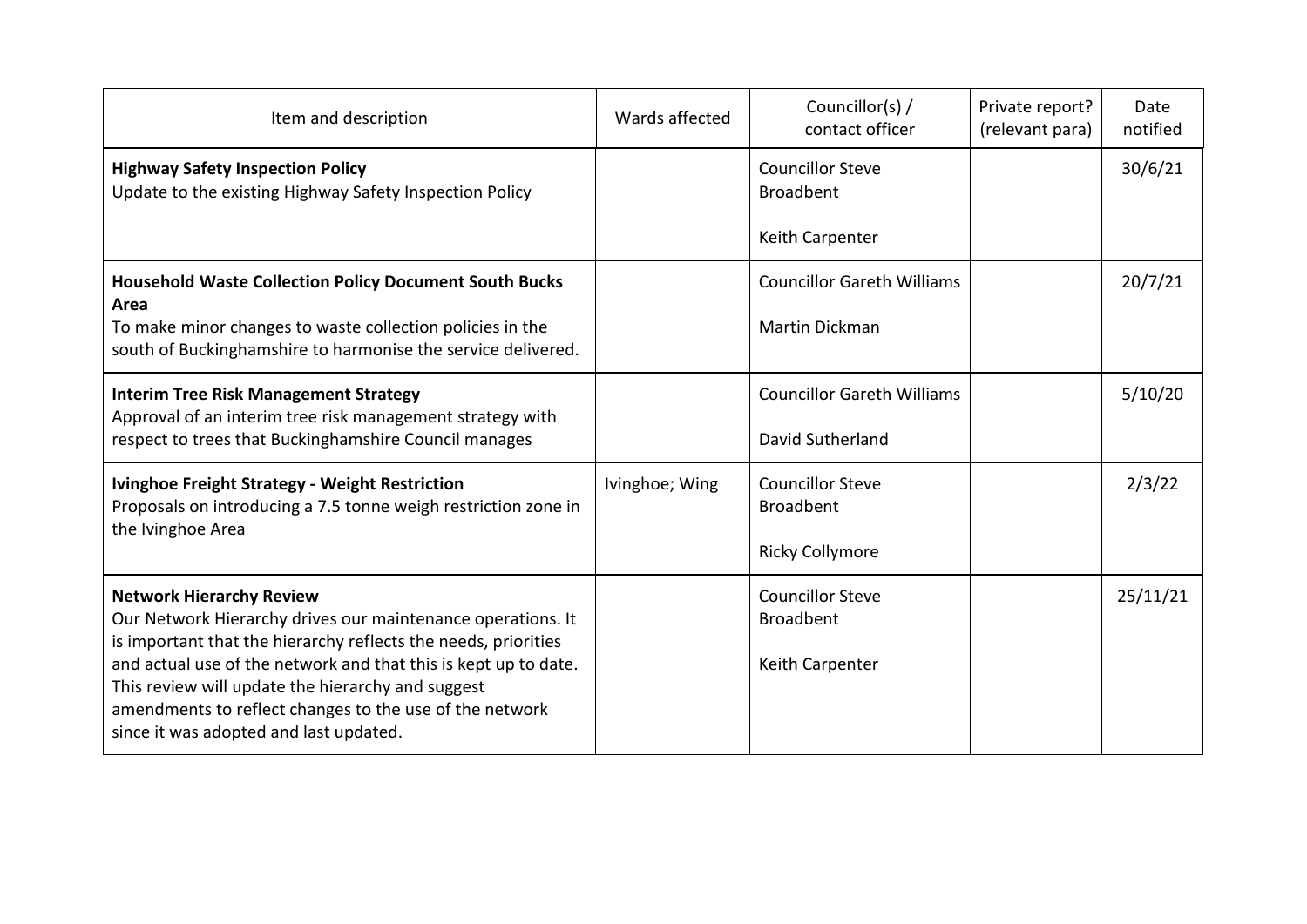| Item and description                                                                                                                                                                                                                                                                                                                            | Wards affected         | Councillor(s) /<br>contact officer                                       | Private report?<br>(relevant para) | Date<br>notified |
|-------------------------------------------------------------------------------------------------------------------------------------------------------------------------------------------------------------------------------------------------------------------------------------------------------------------------------------------------|------------------------|--------------------------------------------------------------------------|------------------------------------|------------------|
| <b>Sexual and Reproductive Health Services</b><br>To agree the business case for the recommissioning of the<br>sexual health service. This service provides a range of<br>information, guidance and services with respect to sexual and<br>reproductive health services, genito-urinary medicine and<br>contraception services.                 |                        | <b>Councillor Angela</b><br>Macpherson<br>Adam Johnson, Teresa<br>Martin |                                    | 17/1/22          |
| <b>Silverstone Heritage Loans</b><br>Decision required regarding the revised terms of the<br>repayment schedule due to impacts of Covid19                                                                                                                                                                                                       |                        | <b>Councillor Martin Tett</b><br><b>Richard Ambrose</b>                  | Part exempt<br>(para 3)            | 19/5/22          |
| Station Road, Quainton - Proposed Traffic Calming Build Out<br>Barwood Homes propose to fully fund and construct a Traffic<br>Calming Build Out on Station Road, Quainton. This is to<br>facilitate the widening of the existing footway to 1.5m beside<br>No.17 Station Road. Works would be carried out via a Section<br>278 Legal Agreement. | <b>Great Brickhill</b> | <b>Councillor Steve</b><br><b>Broadbent</b><br>Darryl Bonsor             |                                    | 22/10/21         |
| <b>Support to the Provider Market</b><br>To seek approval for support to ensure the care market<br>continues to be able to respond to the needs of<br>Buckinghamshire residents.                                                                                                                                                                |                        | <b>Councillor Angela</b><br>Macpherson<br><b>Tracey Ironmonger</b>       | Part exempt<br>(para 3)            | 6/4/21           |
| <b>Temporary staffing contract award</b><br>Decision required on the award for the award of a contract for<br>temporary staffing, interims and specialist contractors                                                                                                                                                                           |                        | Councillor John Chilver<br>Lorna Fisher                                  | Part exempt<br>(para 3)            | 4/4/22           |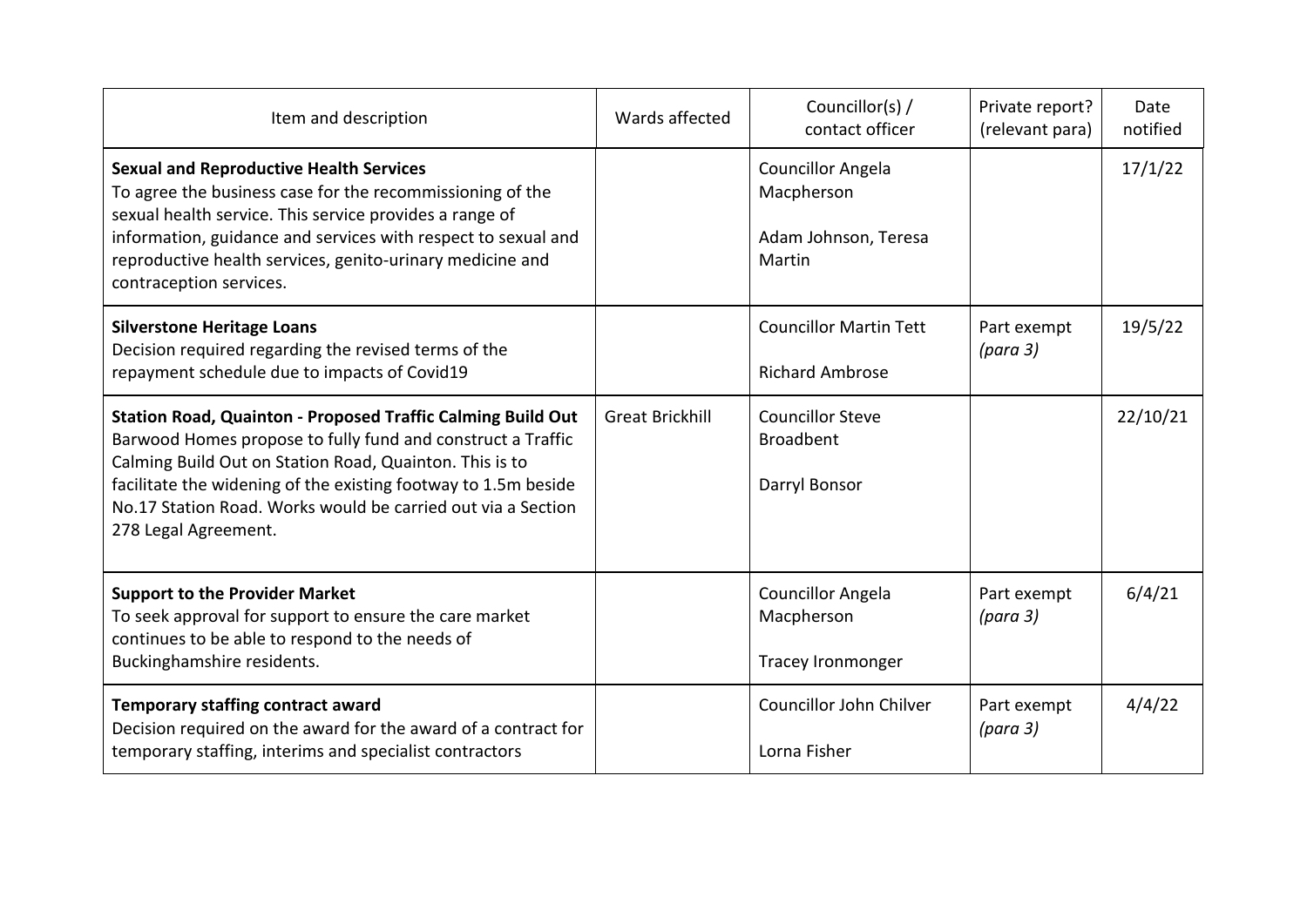| Item and description                                                                                                                                                                                                                                                                                                                                                                                     | Wards affected                                                                                                             | Councillor(s) /<br>contact officer                            | Private report?<br>(relevant para) | Date<br>notified |
|----------------------------------------------------------------------------------------------------------------------------------------------------------------------------------------------------------------------------------------------------------------------------------------------------------------------------------------------------------------------------------------------------------|----------------------------------------------------------------------------------------------------------------------------|---------------------------------------------------------------|------------------------------------|------------------|
| <b>Tingewick Road Area of Buckingham</b><br>Proposed reduction in the speed limit for Tingewick Road Area<br>of Buckingham                                                                                                                                                                                                                                                                               | Buckingham<br>West                                                                                                         | <b>Councillor Steve</b><br><b>Broadbent</b><br>Ian Thomas     |                                    | 15/2/22          |
| <b>July 2022 Leader Decisions</b>                                                                                                                                                                                                                                                                                                                                                                        |                                                                                                                            |                                                               |                                    |                  |
| <b>Aston Clinton - Traffic Calming</b><br>Vertical traffic calming and speed limit reduction                                                                                                                                                                                                                                                                                                             | Aston Clinton &<br><b>Bierton</b>                                                                                          | <b>Councillor Steve</b><br><b>Broadbent</b><br>Daniel Pearson |                                    | 19/3/20          |
|                                                                                                                                                                                                                                                                                                                                                                                                          |                                                                                                                            |                                                               |                                    |                  |
| Aylesbury New Primary Grid Connection - An Approach to<br><b>Capacity Allocation</b><br>Report outlining the approach to the allocation of capacity<br>from the Aylesbury New Primary Grid Connection.                                                                                                                                                                                                   | Aston Clinton &<br>Bierton;<br>Aylesbury South<br>East; Stone &<br>Waddesdon;<br>Wendover,<br>Halton & Stoke<br>Mandeville | <b>Councillor Martin Tett</b><br>David Johnson                | Part exempt<br>(para 3)            | 3/5/22           |
| <b>Bierton Traffic Calming</b><br>Public consultation is to be carried out on a traffic calming<br>scheme along the A418 through Bierton. The proposals<br>include; narrowings, chicanes, build-outs, and pedestrian,<br>cycle, and bus stop improvements. Public consultation and<br>the delivery of a traffic calming scheme was secured as a s106<br>obligation of the nearby Kingsbrook development. | Aston Clinton &<br>Bierton                                                                                                 | <b>Councillor Steve</b><br><b>Broadbent</b><br>Christine Urry |                                    | 25/5/22          |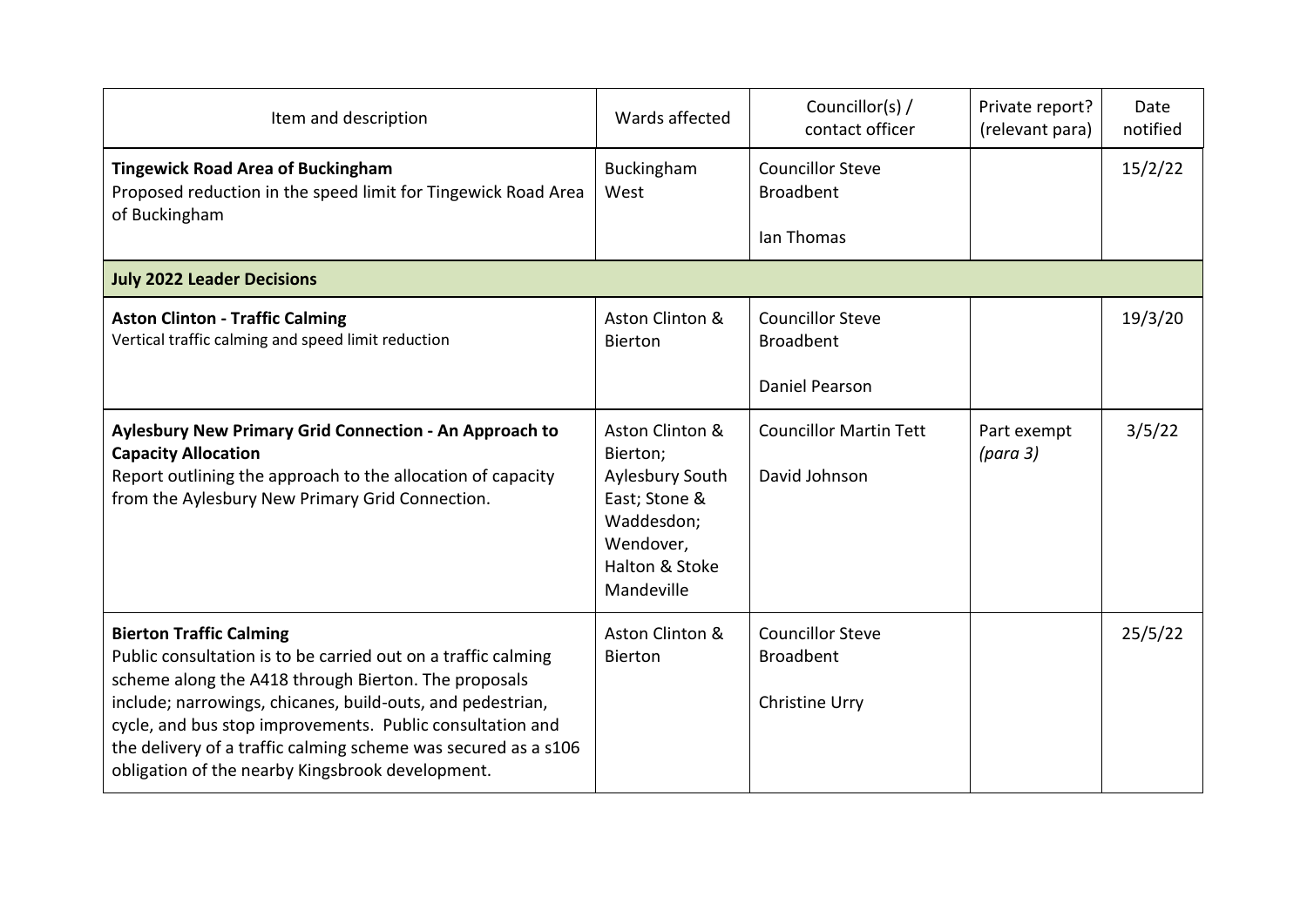| Item and description                                                                                                                                                                                                                                                      | Wards affected | Councillor(s) /<br>contact officer          | Private report?<br>(relevant para) | Date<br>notified |
|---------------------------------------------------------------------------------------------------------------------------------------------------------------------------------------------------------------------------------------------------------------------------|----------------|---------------------------------------------|------------------------------------|------------------|
| <b>Community Prevention Service</b><br>To agree the recommissioning of the Community Prevention<br>Service.                                                                                                                                                               |                | Councillor Angela<br>Macpherson             | Part exempt<br>(para 3)            | 14/3/22          |
|                                                                                                                                                                                                                                                                           |                | Gemma Workman                               |                                    |                  |
| <b>Hackney Carriage Tariffs</b><br>To agree the maximum hackney carriage tariffs that can be<br>charged to passengers across the Council area                                                                                                                             |                | <b>Councillor Mark Winn</b>                 |                                    | 25/5/22          |
|                                                                                                                                                                                                                                                                           |                | Lindsey Vallis                              |                                    |                  |
| <b>Hackney Carriage Tariffs Post-Consultation decision</b><br>To agree the maximum hackney carriage tariffs that can be<br>charged to passengers across the Council area; decision<br>required if objections received                                                     |                | <b>Councillor Mark Winn</b>                 |                                    | 16/6/22          |
|                                                                                                                                                                                                                                                                           |                | Lindsey Vallis                              |                                    |                  |
| Ivinghoe Double Yellow Lines - Parking Restrictions<br>Proposal to introduce Waiting Restriction (Double Yellow<br>Lines) on High Street, Ivinghoe.                                                                                                                       | Ivinghoe       | <b>Councillor Steve</b><br><b>Broadbent</b> |                                    | 16/6/22          |
|                                                                                                                                                                                                                                                                           |                | Oladapo Azeez                               |                                    |                  |
| <b>Modern Slavery Statement</b><br>This report reflects activity carried out in the previous financial<br>years 2020/21 and 2021/22, demonstrating the steps taken by<br>the Council to address modern slavery in its operations and<br>supply chains and future actions. |                | <b>Councillor Steve Bowles</b>              |                                    | 8/6/22           |
|                                                                                                                                                                                                                                                                           |                | Dr Jane O'Grady                             |                                    |                  |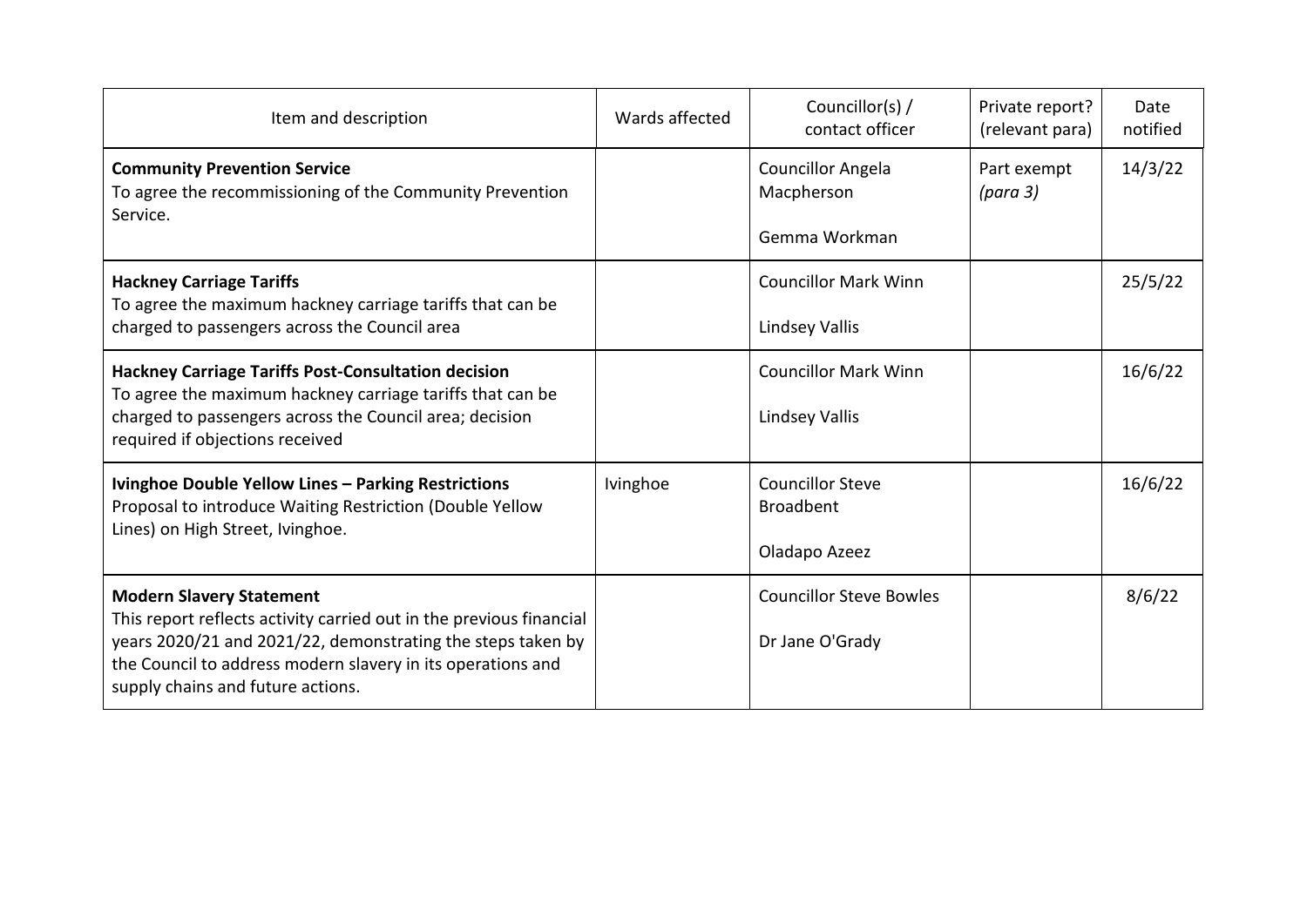| Item and description                                                                                                                                                                                                                                                                                                                                                                                                                                                                                                                                           | Wards affected                    | Councillor(s) /<br>contact officer                                    | Private report?<br>(relevant para) | Date<br>notified |  |  |  |
|----------------------------------------------------------------------------------------------------------------------------------------------------------------------------------------------------------------------------------------------------------------------------------------------------------------------------------------------------------------------------------------------------------------------------------------------------------------------------------------------------------------------------------------------------------------|-----------------------------------|-----------------------------------------------------------------------|------------------------------------|------------------|--|--|--|
| <b>Putlowes Waiting Restrictions</b><br>Proposals to introduce 'no waiting at any time' restrictions<br>along Putlowes Drive and from the A41/Putlowes Road<br>junction to the Waddesdon Greenway accesses have been put<br>forward to encourage compliance with highway Code Rule 242<br>to not leave vehicle or trailer in a dangerous position or where<br>it causes any unnecessary obstruction of the road; and 243<br>which prohibits parking anywhere you would prevent access<br>for Emergency Services; and in front of an entrance to a<br>property. | Stone &<br>Waddesdon              | <b>Councillor Steve</b><br><b>Broadbent</b><br>David Cairney          |                                    | 16/6/22          |  |  |  |
| Russet Street/Worcester Street, Berryfields, Aylesbury -<br><b>Prohibition of Motor Vehicles Traffic Regulation Order</b><br>Proposal to introduce a 'Prohibition of Motor Vehicles' Traffic<br>Regulation Order (TRO) on Russet Street/Worcester Street,<br>Berryfields, Aylesbury.                                                                                                                                                                                                                                                                           | Stone &<br>Waddesdon              | <b>Councillor Steve</b><br><b>Broadbent</b><br>Ryan Osama             |                                    | 16/6/22          |  |  |  |
| <b>August 2022 Leader Decisions</b>                                                                                                                                                                                                                                                                                                                                                                                                                                                                                                                            |                                   |                                                                       |                                    |                  |  |  |  |
| <b>Burcott Lane, Bierton Waiting Restrictions</b><br>Report on a Statutory Consultation proposing waiting<br>restrictions in Burcott Lane, Bierton. A recommendation will<br>be made in the report after taking the responses received into<br>account                                                                                                                                                                                                                                                                                                         | Aston Clinton &<br><b>Bierton</b> | <b>Councillor Steve</b><br><b>Broadbent</b><br><b>Ricky Collymore</b> |                                    | 3/5/22           |  |  |  |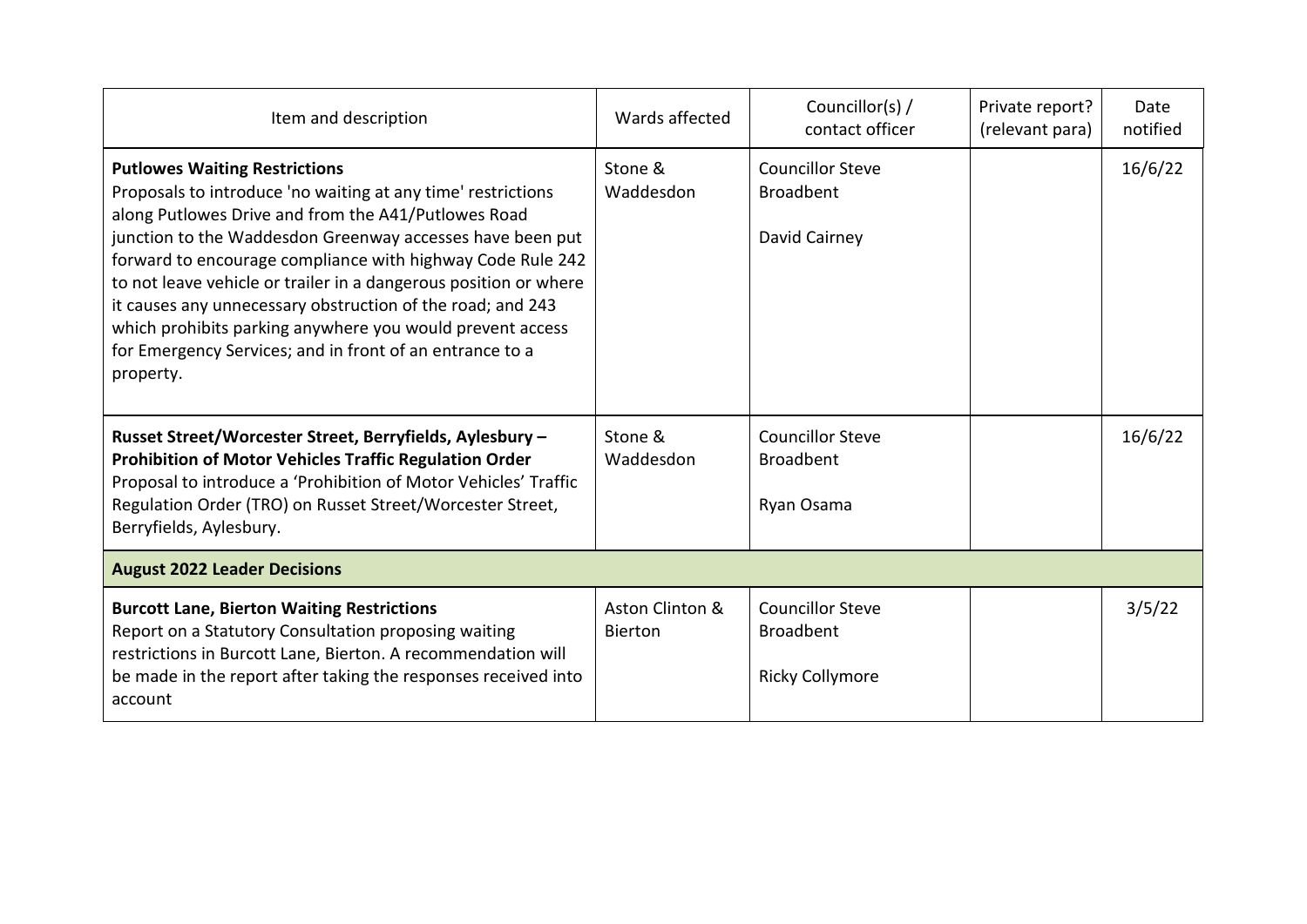| Item and description                                                                                                                               | Wards affected | Councillor(s) /<br>contact officer                           | Private report?<br>(relevant para) | Date<br>notified |  |  |  |
|----------------------------------------------------------------------------------------------------------------------------------------------------|----------------|--------------------------------------------------------------|------------------------------------|------------------|--|--|--|
| <b>Domiciliary Care Procurement Vehicle</b><br>Decision to go out to tender to procure domiciliary care<br>services for adults in Buckinghamshire. |                | <b>Councillor Angela</b><br>Macpherson<br>Erica Boylett      | Part exempt<br>(para 3)            | 2/3/22           |  |  |  |
| <b>February 2023 Leader Decisions</b>                                                                                                              |                |                                                              |                                    |                  |  |  |  |
| <b>All-age Autism Strategy</b><br>To agree the All-age Autism strategy for Buckinghamshire                                                         |                | <b>Councillor Angela</b><br>Macpherson<br>Simon Brauner-Cave |                                    | 11/5/22          |  |  |  |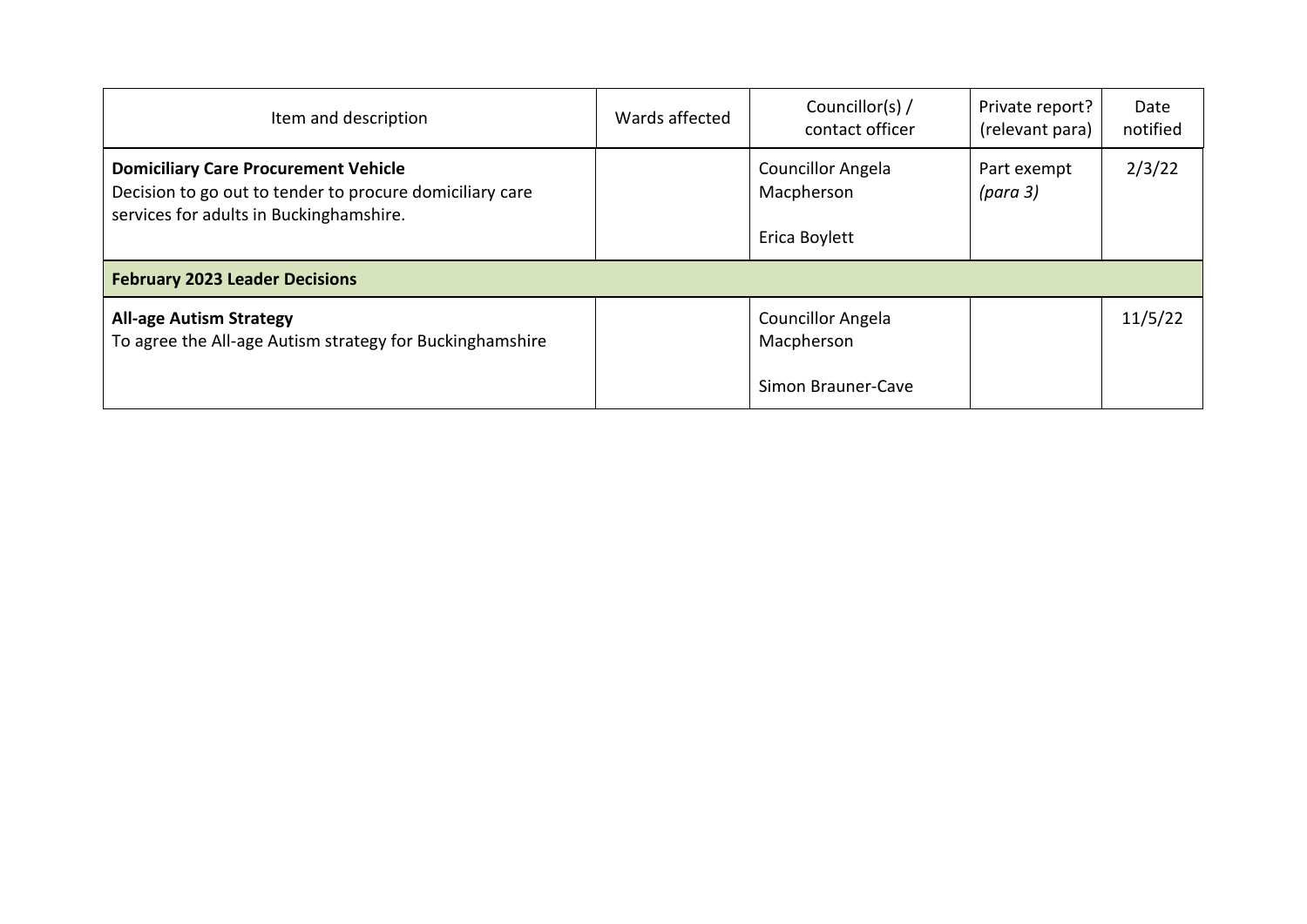Individual Leader decisions (in consultation with the Cabinet Member) are not discussed at meetings – a report is presented to the Cabinet Member and the Leader will decide whether to sign the decision.

If you have any questions about the matters contained in this forward plan, please get in touch with the contact officer. If you have any views that you would like the cabinet member to consider please inform the democratic services team in good time ahead of the decision deadline date. This can be done by telephone 01296 382343 or email [democracy@buckinghamshire.gov.uk.](mailto:democracy@buckinghamshire.gov.uk) You can view decisions to be made and decisions taken on the council's website.

The council's definition of a 'key decision' can be seen in part 1 of the council's [constitution.](https://buckinghamshire.moderngov.co.uk/ecSDDisplay.aspx?NAME=Council%20Constitution&ID=1033&RPID=5893201)

Each item considered will have a report; appendices will be included (as appropriate). Regulation 9(1g) allows that other documents relevant to the item may be submitted to the decision maker. Subject to prohibition or restriction on their disclosure, this information will be published on the website usually five working days before the date of the meeting. Paper copies may be requested using the contact details below.

\*The public can be excluded for an item of business on the grounds that it involves the likely disclosure of exempt (private) information as defined in part I of schedule 12a of the Local Government Act 1972. The relevant paragraph numbers and descriptions are as follows:

Paragraph 1 - Information relating to any individual

Paragraph 2 - Information which is likely to reveal the identity of an individual

Paragraph 3 - Information relating to the financial or business affairs of any particular person (including the authority holding that information)

Paragraph 4 - Information relating to any consultations or negotiations, or contemplated consultations or negotiations, in connection with any labour relations matter arising between the authority or a Minister of the Crown and employees of, or office holders under, the authority

Paragraph 5 - Information in respect of which a claim to legal professional privilege could be maintained in legal proceedings

Paragraph 6 - Information which reveals that the authority proposes:

(a) to give under any enactment a notice under or by virtue of which requirements are imposed on a person; or